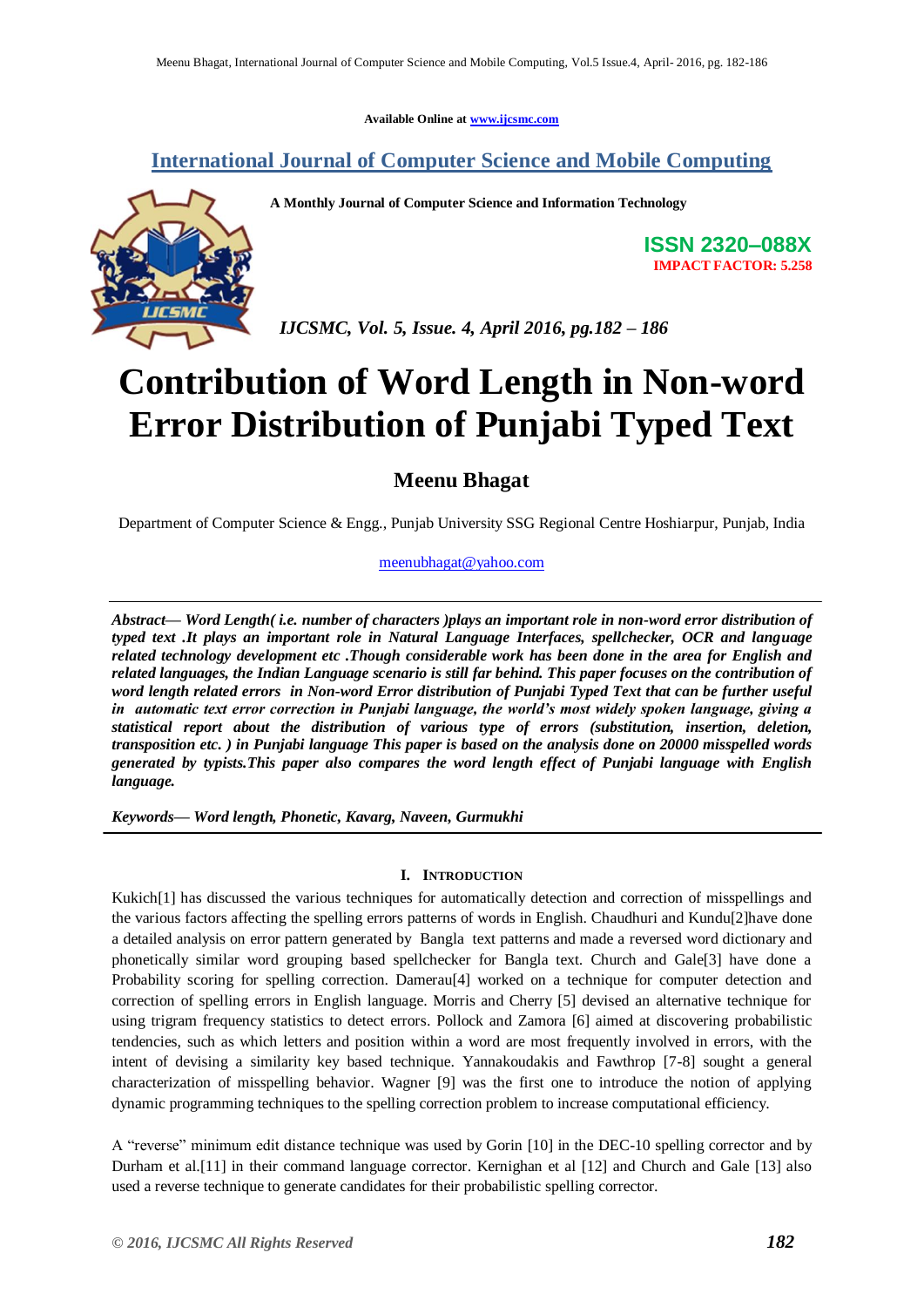#### **II. A BRIEF OVERVIEW OF GURMUKHI SCRIPT (14)**

The word 'Gurmukhi' literally means from the mouth of the Guru. Gurmukhi script is used primarily for the Punjabi language, which is world's 14th most widely spoken language. Punjabi is named after Punjab, which was divided between India and Pakistan during Partition in 1947. Punjab literally means land of five rivers; Punj meaning five and Aab, water. Gurmukhi script is syllabic in nature. Gurmukhi script-consists of 41 consonants called *vianjans*, 9 vowel symbols called *laga* or *matras*, 2 symbols for nasal sounds, one symbol for reduplication of sound of any consonant and three half characters.

#### **Consonant**

| a                           | Α                | $\mathrel{\mathop{\mathrm{e}}\nolimits}$ |                         |             |      |   | Matra Vahak   |
|-----------------------------|------------------|------------------------------------------|-------------------------|-------------|------|---|---------------|
| $\mathtt{s}$                | h                |                                          |                         |             |      |   | Mul Varag     |
| $\mathbf k$                 | Κ                | g                                        | G                       |             |      |   | Kavarg Toli   |
| $\mathsf C$<br>Chavarg Toli | C                |                                          | j                       | $\mathbb J$ |      |   |               |
| $\sf t$                     | $\mathbb T$      | $\ensuremath{\mathbf{f}}$                | $\mathbf F$             | $\rm X$     |      |   | T æavarg Toli |
| q                           | Q                | d                                        | $\mathbb D$             | n           |      |   |               |
|                             |                  |                                          |                         |             |      |   | Tavarg Toli   |
| $\rm p$                     | $\, {\mathbb P}$ | b                                        | B                       | ${\rm m}$   |      |   | Pavarg Toli   |
| X                           | $\Upsilon$       | $\mathbf 1$                              | $\overline{\mathbf{V}}$ | V           |      |   |               |
|                             |                  |                                          |                         |             |      |   | Antim Toli    |
| $\mathbf S$                 | $\land$          |                                          | Ζ                       | $\mathbf Z$ | $\&$ | L |               |
|                             |                  |                                          |                         |             |      |   | Naveen Toli   |

#### Vowels

#### w ,i , I , u , U , y , Y, o , O

Semi-Vowels

N,  $\circ$ ,

## *Half Characters*

HH R Í

#### Table 1: Gurmukhi Vocabulary

The consonants of first row (a,A,e) are classified as open syllabics and called vowel consonants or semi consonants or "Matra Vahak" due to their inherent property that they are never used in work without any 'Laga' or 'Vowel'. The next two consonants are classified as root class consonants. The rest of the consonants except to the last two groups namely the - "Antim" and "Naveen" group, are categorized according to their phonetic structure.

There are five such categories namely the Kavarg toli, Chavarg toli, Tavarg toli and the Pavarg toli depending upon the different organs like throat, palate, mouth, tongue and lips, using which they are pronounced or from where they originate.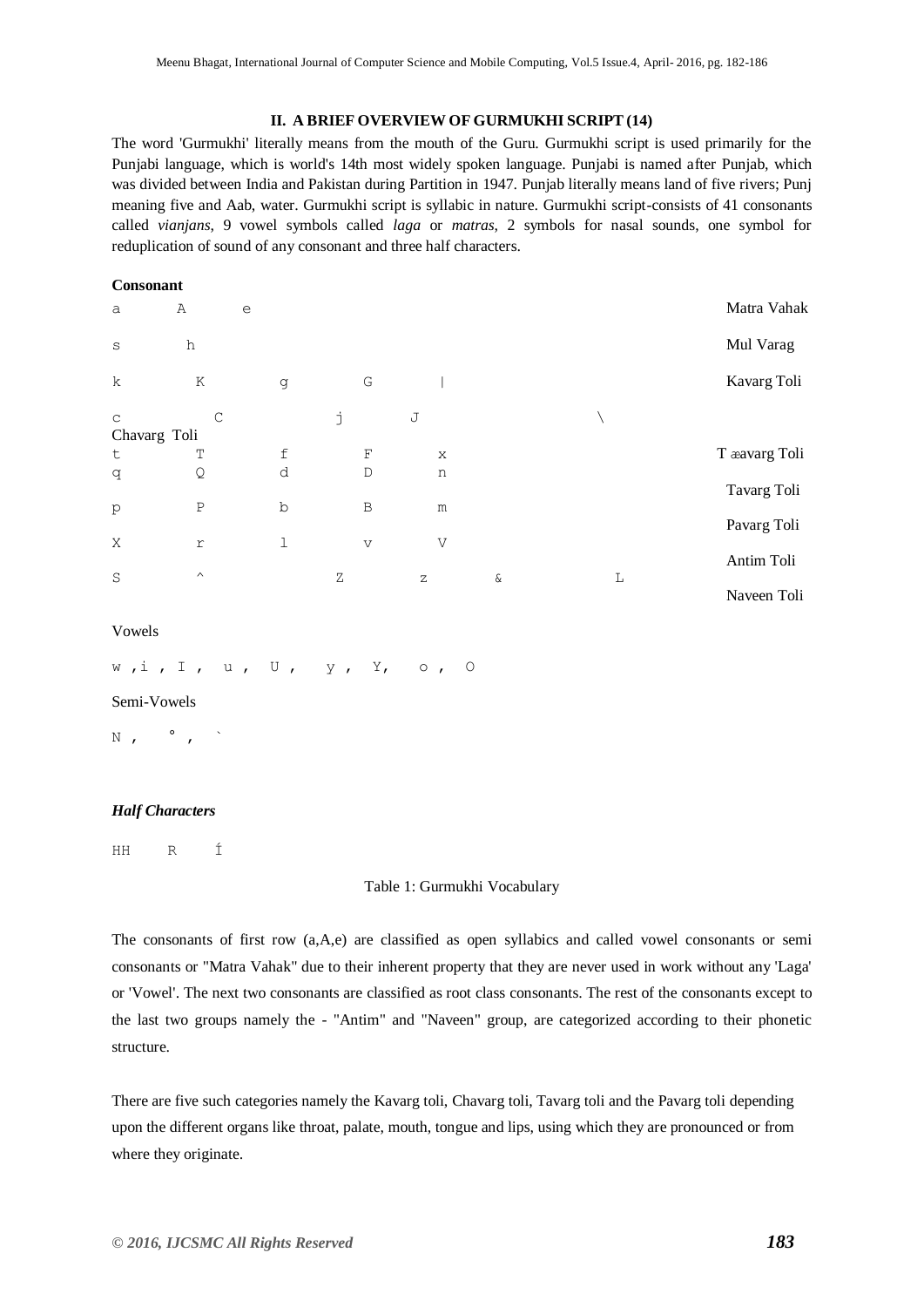The last but one group consisting of 5 independent consonants  $(X, r, 1, v, V)$  is called the "Antim" group and the last group is the  $(S, \hat{\ } , Z, Z, \hat{\ } , L)$ . "Naveen" group which has been introduced to accommodate the words of Persian, Arabic and Sanskrit.

#### **III. DATA COLLECTION AND ANALYSIS**

Material was collected from Type Colleges, Professional typists and Government institutions and private printing presses and every document was carefully checked and the misspelled words were manually collected and analyzed. Out of Text containing more than eight lakh words around 20000 misspellings were found.

#### **IV.STATISTICAL ANALYSIS OF RESULTS**

In English **Kukich[1]** analyzed over 2000 error types in a corpus of TDIL conversations and found that over 63% of the errors occurred in words of length 2,3,4 characters. According to our results the maximum of the misspellings have word length of five(Fig 1). It is observed that about 56% of errors are in words of length 3, 4, and 5. This means words having word length of five contain maximum of errors.



**Fig 1: Word Length wise distribution of misspellings**



**Fig 2 Percentage of various types of errors in various word length zones**

is showing the Percentages of various types of errors in various word length zones. It is seen that about 63% of the errors (SE, DE, IE, TE, SWE, ROE) occur in word length 2,3,4,5.Out of total 21.30% of four character misspellings, 11.54% errors are due to substitution errors and similarly out of total 20.33 % age of five character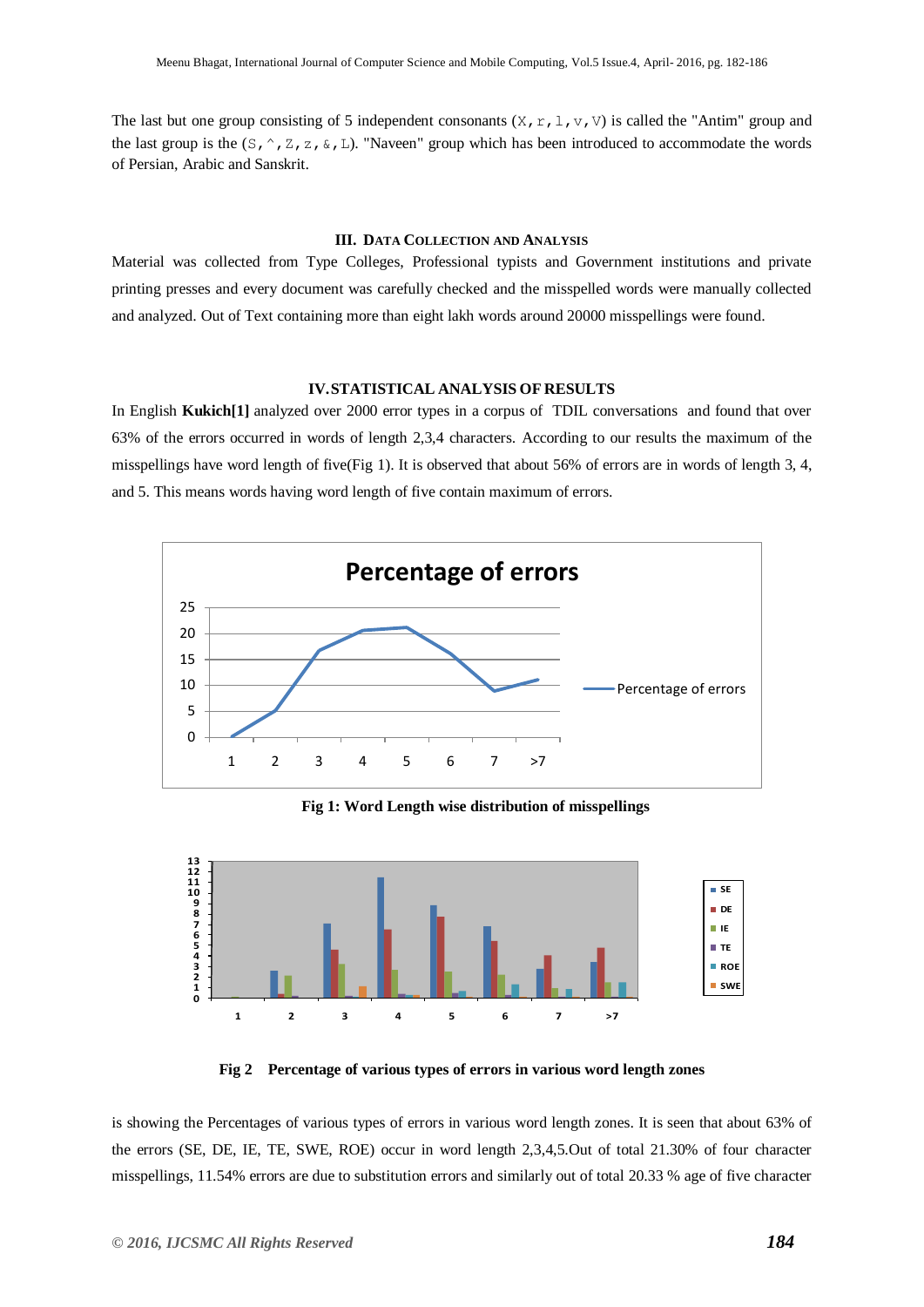misspellings, 8.87% errors are due to substitution errors. In the misspelling of word length 2, 3,4,5,6 about 36% of errors are substitution errors.

## **V. CONCLUSION**

A detailed study has been made on effect of word length in Non word error distribution of Punjabi Typed text for the automatic text error correction in Punjabi. The results of this analysis are helpful in creating suggestion list for Punjabi spellchecker. I have done analysis based on, positional effects, first position error analysis, phonetic effects, word length effects etc. Following points have been concluded regarding the contribution of word length in overall error distribution:

- 1. 32.91% of the first position misspellings are due to substitution errors.
- 2. 63% of the errors (SE, DE, IE, TE, SWE, ROE) occur in word length 2,3,4,5
- 3. 11.54% errors are due to substitution errors.
- 4. Due to phonetic similarities of various consonants and vowels.

### **REFERENCES**

[1] K. Kukich (1992) "Techniques for Automatically Correcting words in Text". ACM Computing Surveys. 24(4): 377-439.

[2] P. Kundu and B.B. Chaudhuri (1999) "Error Pattern in Bangla Text". *International Journal of Dravidian Linguistics*. 28(2): 49-88.

[3] K.W. Church and W.A. Gale (1991) "Probability scoring for Spelling correction". Statistical Computing. 1(1): 93-103.

[4] F.J. Damerau (1964) "A Technique for computer detection and correction of spelling errors".*Commun. ACM.*  7(3): 171-176.

[5] Morris, Robert & Cherry, Lorinda L, 'Computer detection of typographical errors', *IEEE Trans Professional Communication*, vol. PC-18, no.1, pp54-64, March 1975.

[6] POLLOCK, J. J., AND ZAMORA, A. 1983. Collection and characterization of spelling errors in scientific and scholarly text. J. Amer. Soc. Inf. Sci. 34, 1, 51-58.

[7] YANNAKOUDAKIS, E. J., AND FAWTHROP, D. 1983a. An intelligent spelling corrector. Inf. Process. Manage. 19, 12, 101-108.

[8] Yannakoudakis, E.J. & Fawthrop, D, 'An intelligent spelling error corrector', *Information Processing and Management*, vol.19, no.2, pp101-108, 1983. (1983b)

[9] Wagner, Robert A. & Fischer, Michael J, 'The string-to-string correction problem', *Journal of the A.C.M.*, vol.21, no.1, pp168-173, January 1974.

[10] R.E. Gorin (1971) "SPELL: A spelling checking and correction program", *Online documentation for the DEC-10 computer.*

[11] Durham, I, Lamb, D.A, & Saxe, J.B, 'Spelling correction in user interfaces', *Communications of the A.C.M.*, vol.26, no.10, pp764-773, October 1983.